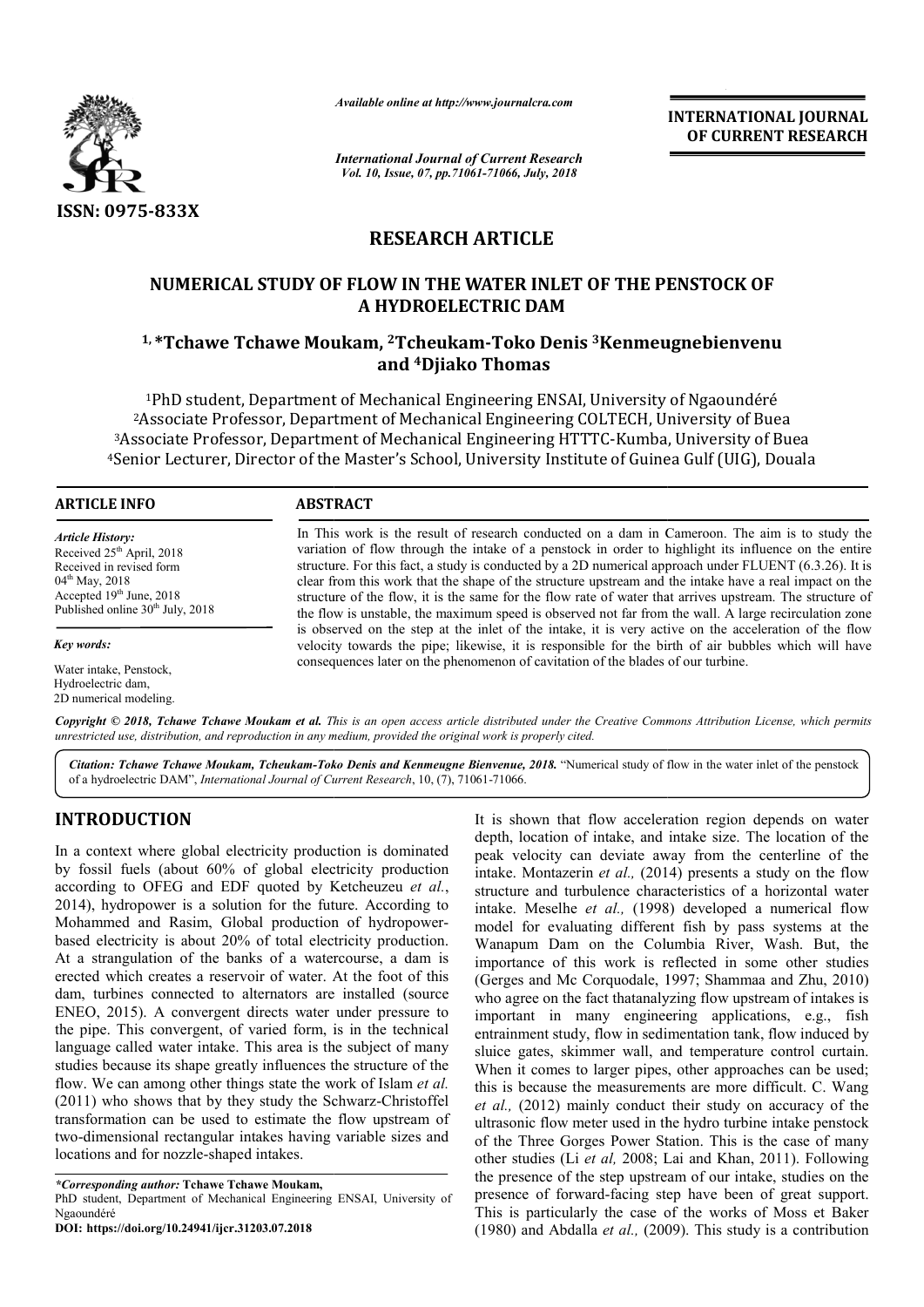to the understanding of the state of flow in the upstream zone and the intake in general; but its peculiarity lies on the model that is studied. Indeed, the shape of the structure and the boundary conditions are that of the biggest dam of production in Cameroon at the present time. The importance of this work is more focused on a local level.

#### **MATERIALS AND METHODS**

The material studied here is the Songloulou power station. The working area is that of the upstream part near the intake dam in Cameroon at the present time. The importance of this work<br>
is more focused on a local level.<br> **MATERIALS AND METHODS**<br>
The material studied here is the Songloulou power station. The<br>
working area is that of the upstream mesh of the domain (without taking into account the penstock).



**Figure 1. Mesh domaine**

An emphasis will be placed on the red framed parts which are at respective distances  $x = 13m$ ,  $x = 15m$ ,  $x = 17m$  for the first part, and  $x = 23$ m for the second part. Standard parameters under Fluent are kept with model k-ε RNG for calculation. The upstream flow is assumed to be stationary. For the convective and the diffusive terms, a second order upwind method was under Fluent are kept with model  $k$ - $\varepsilon$  RNG for calculation. The upstream flow is assumed to be stationary. For the convective and the diffusive terms, a second order upwind method was used while the SIMPLE (Semi Impli Linked Equations) procedure was introduced for the velocity pressure coupled to a multiphase model (VOF) (Patankar quoted by Tchawe *et al.,* 2015)*.* The convergence criterion was set at  $10^{-8}$  to better refine our results.

#### **Simplifying assumptions**

Knowing that water is an incompressible fluid, we will impose some assumptions for our work:

- The turbulence is isotropic;
- The resistance of the air is negligible;
- The parietal effects are neglected (2D work).

#### **General equation of the problem**

Monophasic turbulent flows in a closed pipe are described by the Navier-Stokes equations. To these equations, we add the equation of turbulent kinetic energy and that of its dissipation as proposed by Launder and Spalding. Stokes equations. To these equations, we add the<br>
turbulent kinetic energy and that of its dissipation<br>
by Launder and Spalding.<br>
(1)

$$
\frac{\partial(\rho \overline{u}_i)}{\partial x_j} = 0\tag{1}
$$

$$
\frac{\partial(\rho \overline{u_i u_j})}{\partial x_j} = -\frac{\partial p}{\partial x_i} + \frac{\partial}{\partial x_j} \left[ \mu(\frac{\partial \overline{u_i}}{\partial x_j} + \frac{\partial \overline{u_j}}{\partial x_i} - \frac{2}{3} \delta_{ij} \frac{\partial \overline{u_i}}{\partial x_i}) \right] + \frac{\partial(\rho \overline{u_i u_j})}{\partial x_j} + F_i
$$
(2)

Relationship (1) is the continuity equation, and (2) the quantity of motion conservation equation with: ationship (1) is the continuity equation, and (2) the motion conservation equation with:<br>• The left term represents convective transport;

- 
- The first term on the right represents the forces due to pressure;
- The second term on the right represents the viscosity forces;
- The last two terms on the right represent the forces generated by the turbulence.

where ( $\rho u_j u_i$ ) is the Reynolds tensors

The closure problem is solved using the Boussinesq hypothesis:

generated by the turbulence.  
\nwhere 
$$
(\rho \vec{u_j u_i})
$$
 is the Reynolds tensors  
\nThe closure problem is solved using the Boussinesc  
\nhypothesis:  
\n
$$
-\rho \vec{u_i u_j} = \mu_i (\frac{\partial u_i}{\partial x_j} + \frac{\partial u_j}{\partial x_i}) - \frac{2}{3} (\rho k) \delta_{ij}
$$
\n(3)

Dimensional analysis provides a value scale of large vortices and allows the viscosity to be related to the two variables k and  $\epsilon$ . We show a coefficient of proportionality that is obtained experimentally: nalysis provides a value scale of large vortices<br>viscosity to be related to the two variables k and<br>a coefficient of proportionality that is obtained<br>:<br>(4) *umerical smalp of flow in the veater inlet of the personal of the phroductic dam*<br>
is the moment  $\frac{\partial (\rho \overline{u_0} u)}{\partial x} = \frac{\partial \rho}{\partial x} \frac{\partial}{\partial x} \left| m \frac{\partial \overline{u_0}}{\partial x} \frac{\partial}{\partial x} \frac{\partial}{\partial x} \right| = \frac{\partial (\rho \overline{u_0} u)}{\partial x}$ <br>
in the model<br>
is

$$
L_t = c_\mu \frac{k^{3/2}}{\varepsilon} \tag{4}
$$

$$
U_t = c_\mu \frac{k^2}{\varepsilon} \tag{5}
$$

To determine  $U_t$ , it is necessary to calculate the two variables To determine  $U_t$ , it is necessary to calculate the two variables k and  $\varepsilon$ . The equations of turbulent kinetic energy and its dissipation rate give us:

$$
\rho \overline{u_j} \frac{\partial k}{\partial x_j} = \frac{\mu_t}{\sigma_k} \frac{\partial^2 k}{\partial x_j^2} + \rho p_k - \rho \varepsilon
$$
\n(6)

$$
\rho \overline{u_j} \frac{\partial \varepsilon}{\partial x_j} = \frac{\mu_i}{\sigma_{\varepsilon}} \frac{\partial^2 \varepsilon}{\partial x_j^2} + \rho \frac{\varepsilon}{k} (c_{\varepsilon 1} p_k - c_{\varepsilon 2} \varepsilon)
$$
(7)

These equations can be rewritten for turbulent kinetic energy<br>in the form:<br> $\frac{1}{2} \int_0^1 e^{-\frac{2\pi i}{\sqrt{2}}} e^{-\frac{2\pi i}{\sqrt{2}}} e^{-\frac{2\pi i}{\sqrt{2}}} e^{-\frac{2\pi i}{\sqrt{2}}}$ in the form:

$$
\overline{u_j} \frac{\partial k}{\partial x_j} = c_\mu \frac{k^2}{\varepsilon} \left( \frac{\partial \overline{u_i}}{\partial x_j} + \frac{\partial \overline{u_j}}{\partial x_i} \right) \frac{\partial \overline{u_i}}{\partial x_j} + \frac{\partial}{\partial x_j} \left( \frac{c_\mu k^2}{\sigma_k \varepsilon} \frac{\partial k}{\partial x_j} \right) - \varepsilon \tag{8}
$$

- The term on the left represents the variation of turbulent kinetic energy;
- The first term on the right represents the production of turbulent kinetic energy; turbulent kinetic energy;<br>• The second term on the right represents diffusion;
- 
- The last term of the right is dissipation.

The equation of dissipation energy is given by the equation: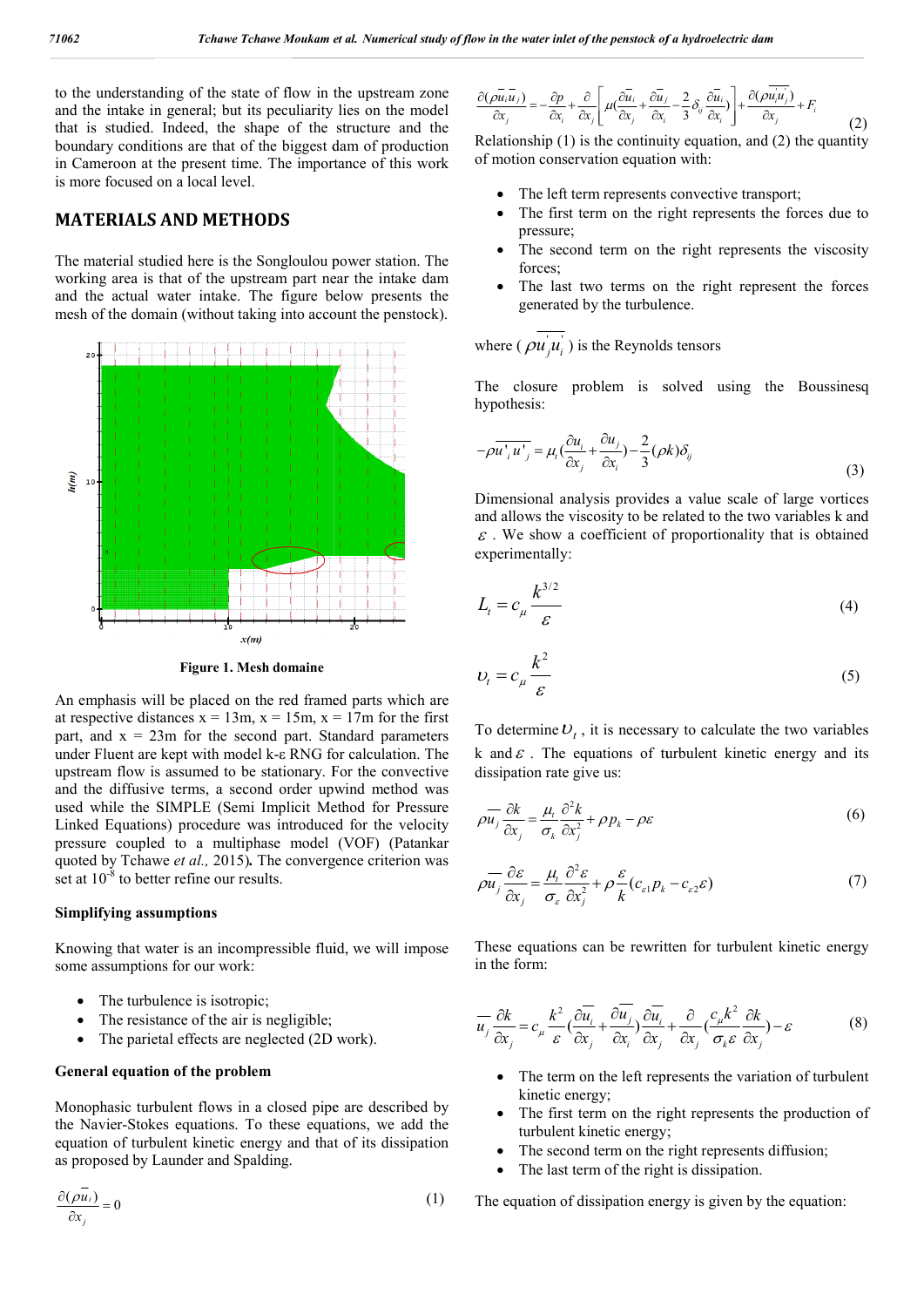$$
\overline{u_j} \frac{\partial \varepsilon}{\partial x_j} = c_{\varepsilon 1} c_{\mu} k \left( \frac{\partial \overline{u_i}}{\partial x_j} + \frac{\partial \overline{u_j}}{\partial x_i} \right) \frac{\partial \overline{u_i}}{\partial x_j} + \frac{\partial}{\partial x_j} \left( \frac{c_{\mu} k^2}{\sigma_{\varepsilon} \varepsilon} \frac{\partial \varepsilon}{\partial x_j} \right) - c_{\varepsilon 2} \frac{\varepsilon^2}{k}
$$
(9)

Constants determined from elementary experiences are:

$$
c_{\mu} = 0.09, \sigma_{k} = 1, \sigma_{\varepsilon} = 1.3, c_{\varepsilon 1} = 1.44, c_{\varepsilon 2} = 1.92
$$
 (10)

Three mesh distributions have been tested to ensure that the calculated results are grid independent. The height of roughness has been introduced as a term  $k<sub>s</sub>$  in relation with the Strickler coefficient K, calculated by the formula (11) bellow, according to Sinniger and Hager, [18].

$$
Kk_s^{\frac{1}{6}} = 8.2\sqrt{g} \tag{11}
$$

#### **RESULTS AND DISCUSSION**

#### **Boundary condition**

The level of water of the study took for this first work is the minimum level in this dam for a maximum power, provided in the document of the company guarantor of works of the energy field in the country. The variation of the Reynolds number of the upstream flow will be made according to 5 values, which will be further reduced to three according to the minimum, the intermediate and the maximum flow for maximum power  $(Re=25.9x10^6, Re=28.8x10^6, Re=30.27x10^6).$ the upstream flow will be made according to 5 values, which<br>will be further reduced to three according to the minimum, the<br>intermediate and the maximum flow for maximum power<br>(Re=25.9x10<sup>6</sup>, Re=28.8x10<sup>6</sup>, Re=30.27x10<sup>6</sup>)

#### **Upstream zone (close to intake)**

the subject of another study), followed by a convergent slope (the big part circled in red), and a recovery zone (downstream of the slope). All previous elements coupled to the structure of the upper flank form what is called funnel (convergent), which in this case represents our water intake. The figure above (Figure 2-a) shows the behavior of the flow at the beginning of the slope  $(x = 13m)$ . We note from study that it is the zone whose form of the flow near the lower wall is the most unstable. The recirculation phenomenon is maximum. This is due in particular to the sudden deviation of water, caused by the slope, which creates a comfort zone to animate the vortex structure in the flow at this level. In the same direction at the zone  $x = 15$ m (Figure 2-b), the structure (shape) of the flow is still very disturbed. However, we observe the decrease in the intensity of the vortex flow, which remains all the same very active. The latter (vortex flow) propagates along this slope and creates a detachment of the turbulent layer. In Figure 2-c, we observe a total disappearance of the vortex structure near the lower wall. It is characterized by the attachment of the turbulent layer on the wall, and the normal detachment of the turbulent boundary layer for a real fluid flow. a) shows the behavior of the flow at the beginning of  $(x = 13m)$ . We note from study that it is the zone rm of the flow near the lower wall is the most The recirculation phenomenon is maximum. This is rticular to the sudde

#### **In the intake flow**

Figure 3-a is characterized by the acceleration of the velocity and whose peak is not far from the lower wall. In Figure 3-b, the finding is the same, but with a recovery of the structure of the flow in the axis of the intake which characterizes a slight deceleration of the fluid at this level in the pipe. We also note the latter is still stronger near the walls than the axis in this area. The work done by Wang *et al.* (2012) show similar results. Figure 3-c clearly shows the decelerating effect of the layer on the wall, and the normal detachment of the<br>boundary layer for a real fluid flow.<br>take flow<br>a is characterized by the acceleration of the velocity<br>e peak is not far from the lower wall. In Figure 3-b,

flow towards the axis of the conduit; but what catches our attention is the point where the peak of the velocity of the flow is situated.



**Figure** 2. Velocity profile for different  $Re(x10^6)$  à : **(a) x=13m, (b) x=15m, (c) (b) x=17m**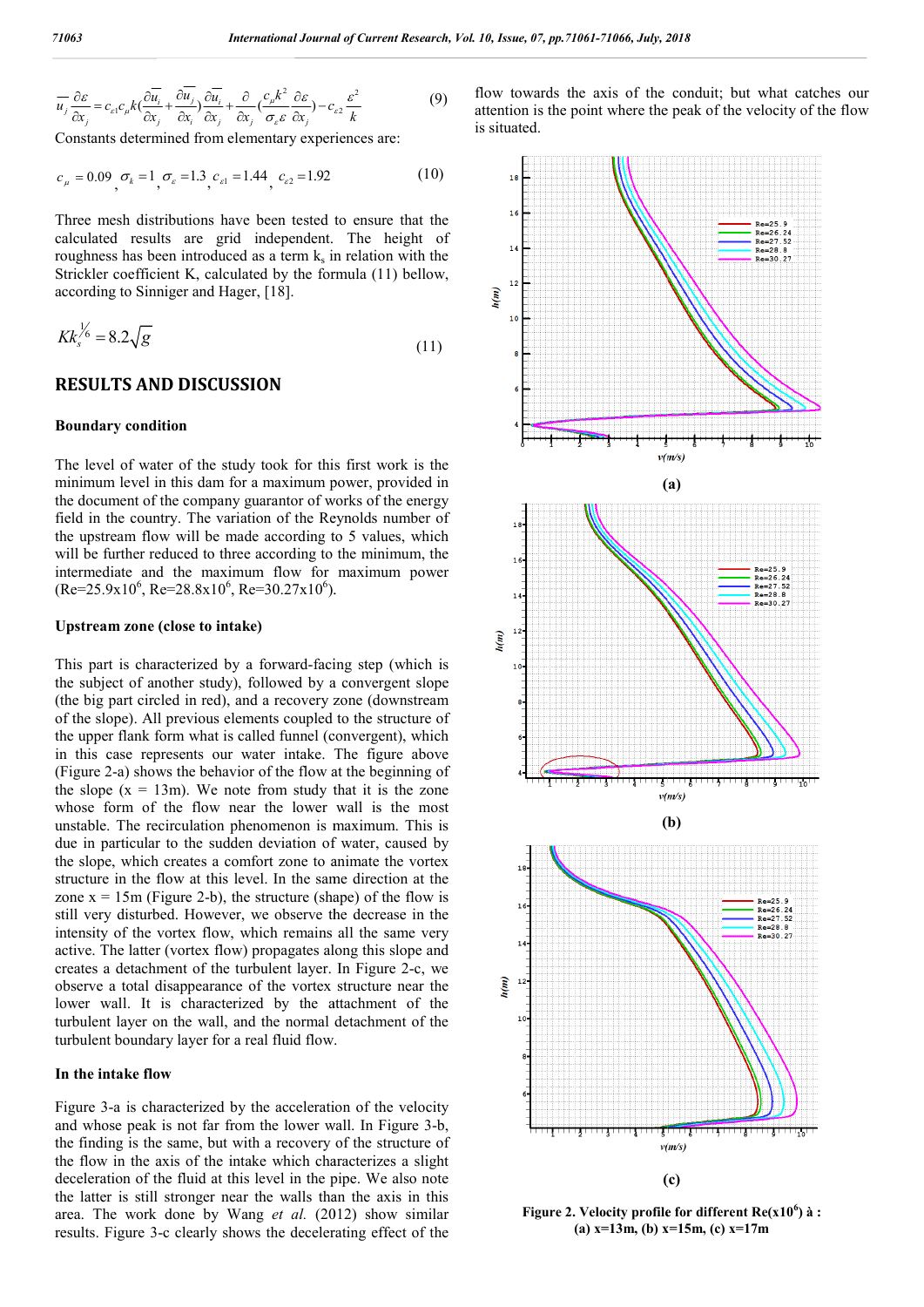

**Figure 3. Velocity profile for different Re(x10 Re(x106 ) à: (a) x=19m, (b) x=21m, (c) x=23m**



 $T_{15}$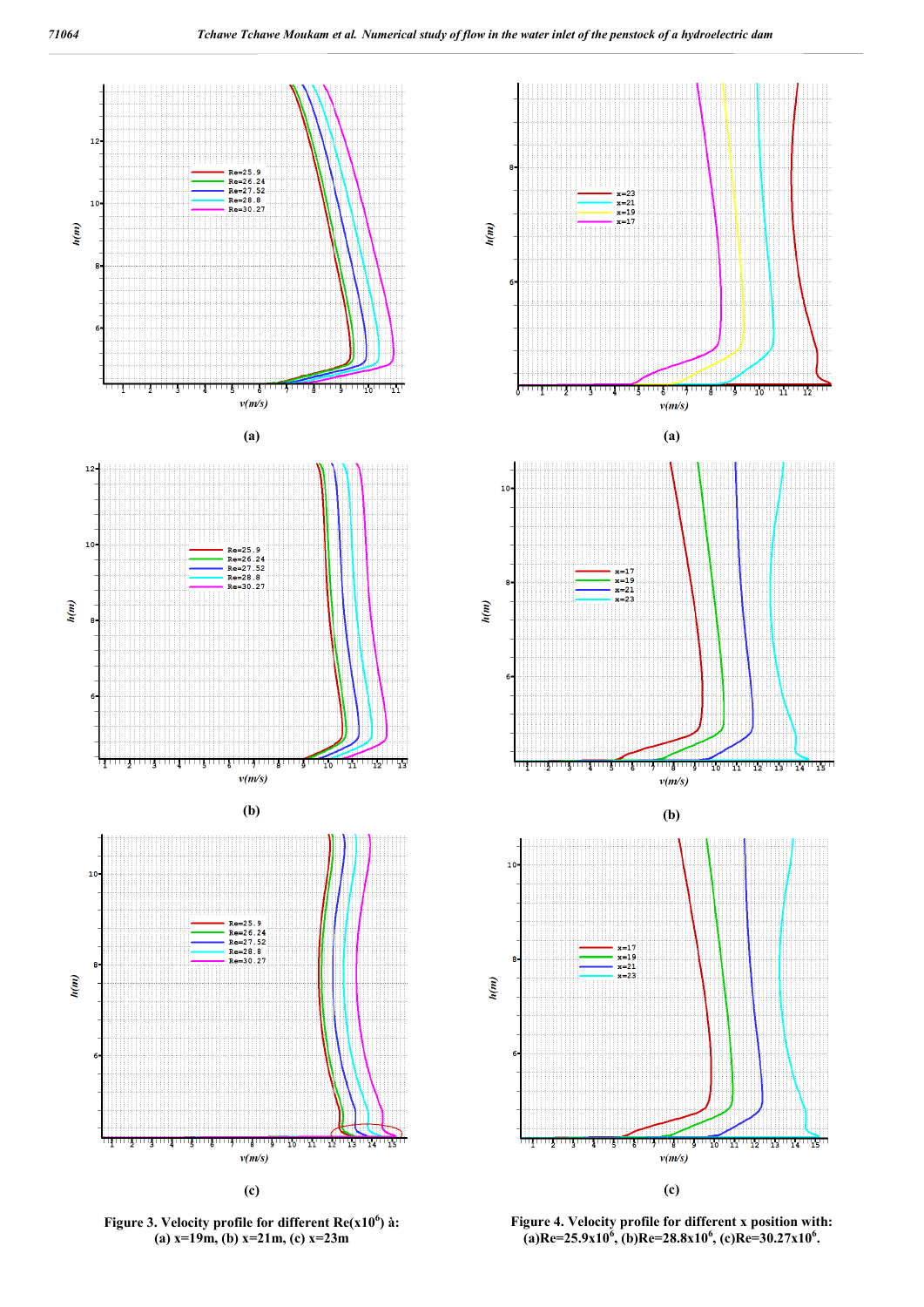It is so close to the wall that we can say that the roughness of our wall and the viscosity of water are zero at this point. Now, this is justified in our case simply by the fact that it is exactly this point that is the inclination that issues directly to the conduit (point of connection between intake and penstock); knowing that the conduit is inclined with respect to the horizontal.

#### **Velocity profil for the three Reynolds numbers retained**

Four (04) positions are considered to observe and summarize this study, with three (03) different Reynolds numbers as shown in the figures above. From the position  $x = 17$  to position  $x = 21m$ , the detachment of the turbulent boundary layer is substantially normal to that of a fluid-structure interaction in a real case of the high-valued flow of D. The structure of the flow at position  $x = 23m$  is particular and is especially due to the inclination of the pipe.

However, the major remark to note is that whatever the flow rate of the upstream flow, the structure of the flow at these different positions remains the same. Likewise, the velocity of the flow increases the upstream flow rate.



**Figure 5. Velocity distribution for Re=25.9x10 Re=25.9x10<sup>6</sup> , present study**



**Figure** 6. Velocity distribution for Re=25.9x10<sup>6</sup> (present study), **C. Wang et al. CFD (black), C. Wang et al. Exp. (Red).**

#### **Comparative Study and Analysis**

At a position x at the initiation of the penstock by the flow  $(x =$ 24m), we sought the structure of the flow in order to observe At a position x at the initiation of the penstock by the flow  $(x = 24m)$ , we sought the structure of the flow in order to observe certain theoretical parameters. The results shows that contrary to the standard structure of the flow in a charged real fluid with small diameter where the velocity is maximum in the center of the pipe, this is still not the case in large diameter configurations like noted above. Similar results have been observed, such as those Wang *et al.* (2012) on theintake penstock of the Three Gorges Power Station. We clearly see that the structure of flow in a real context still does not follow the theoretical logic. Nevertheless, we can justify this behavior by some elements namely: the diameter of the conduit, the angle of inclination of the conduit (element on which advanced studies will be accentuated), the flow rate, just to name a fewsince the fluid here is water. Another study that gives us enough information is that conducted by Abdalla *et al.*, (2009) who sought the influence of a subsea obstacle and a step on the flow structure at the point of the obstacle and downstream. The similarity is that upstream of our water intake, we have a step. We therefore chose two positions of  $x$  downstream of the latter to evaluate the results  $(x = 15m$  and  $x = 19m$  in our case study). e standard structure of the flow in a charged real fluid diameter where the velocity is maximum in the cen<br>pipe, this is still not the case in large dia<br>gurations like noted above. Similar results have structure of flow in a real context still does not follow<br>etical logic. Nevertheless, we can justify this behavior<br>elements namely: the diameter of the conduit, the<br>inclination of the conduit (element on which advanced<br>wil In the influence of a subsea obstacle and a step on the ture at the point of the obstacle and downstream. The is that upstream of our water intake, we have a step.



**Figure** 7. Velocity profil: (a) at the position of  $x=15$ m with this **study represented by Re=25.9x10 Re=25.9x10<sup>6</sup> , Re=27.52x10<sup>6</sup> , Re=30.27x106 ;**  (b) at the position of  $x=19$ m with this study represented by<br>Re=25.9x10<sup>6</sup>, Re=27.52x10<sup>6</sup>, Re=30.27x10<sup>6</sup> **Re=25.9x10<sup>6</sup> , Re=27.52x10 , Re=30.27x10<sup>6</sup>**